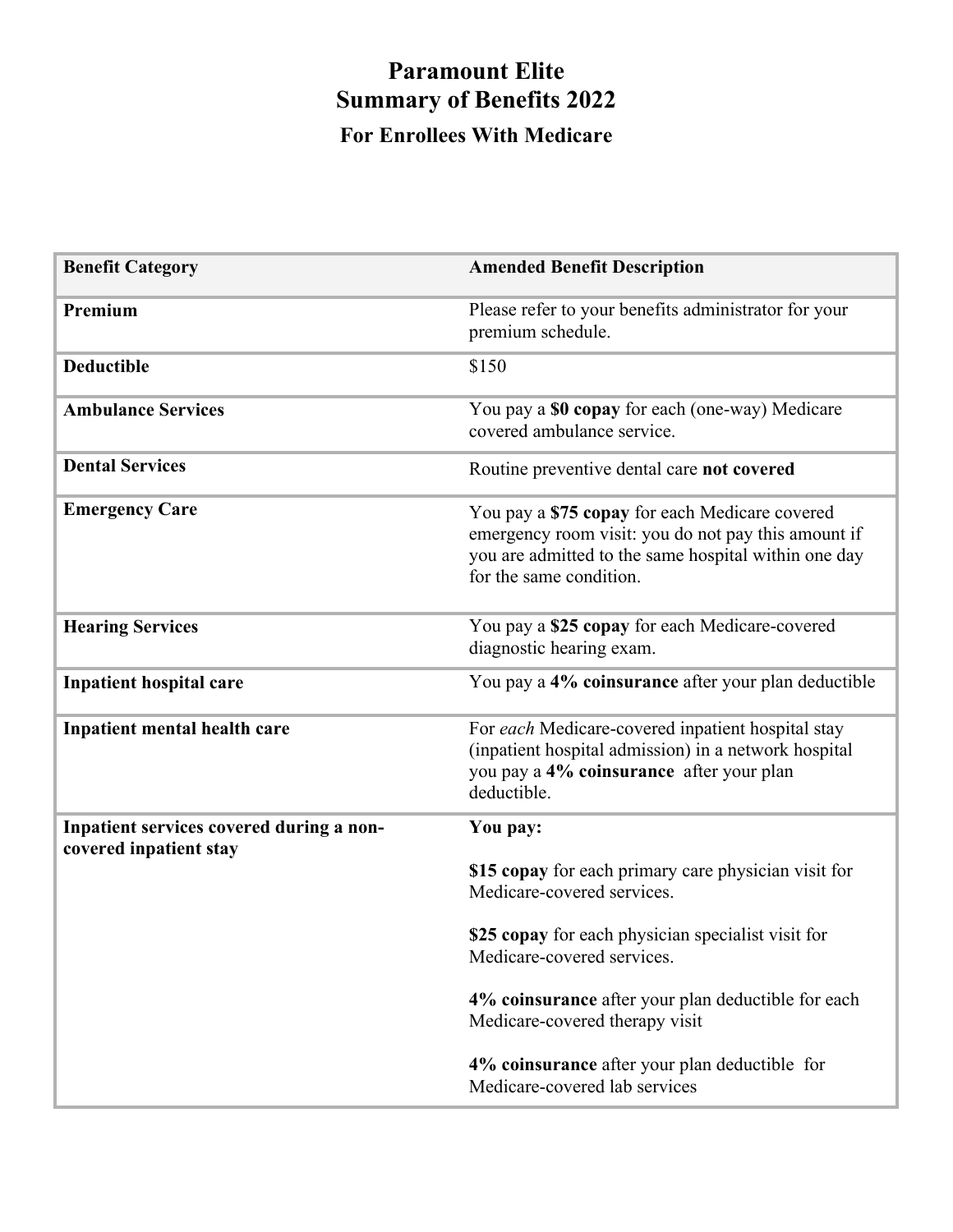|                                                                             | 4% coinsurance after your plan deductible for<br>Medicare-covered diagnostic procedures and tests.                                                                                                                                                  |
|-----------------------------------------------------------------------------|-----------------------------------------------------------------------------------------------------------------------------------------------------------------------------------------------------------------------------------------------------|
|                                                                             | 4% coinsurance after your plan deductible for<br>Medicare-covered X-rays                                                                                                                                                                            |
|                                                                             | 4% coinsurance after your plan deductible for<br>Medicare-covered diagnostic radiology services (not<br>including X-rays).                                                                                                                          |
| <b>Outpatient diagnostic tests and</b><br>therapeutic services and supplies | You pay:                                                                                                                                                                                                                                            |
|                                                                             | 4% coinsurance after your plan deductible for<br>Medicare-covered lab services.                                                                                                                                                                     |
|                                                                             | 4% coinsurance after your plan deductible for<br>Medicare-covered diagnostic procedures and tests.                                                                                                                                                  |
|                                                                             | 4% coinsurance after your plan deductible for<br>Medicare-covered X-rays.                                                                                                                                                                           |
|                                                                             | 4% coinsurance after your plan deductible for<br>Medicare-covered diagnostic radiology services (not<br>including X-rays).                                                                                                                          |
|                                                                             | If the doctor provides you services in addition to<br>outpatient diagnostic procedures, tests,<br>therapeutic radiology, and lab services, a separate<br>cost sharing of \$15 (primary care physician) to \$25<br>(physician specialist) may apply. |
| <b>Outpatient hospital services</b>                                         | You pay:                                                                                                                                                                                                                                            |
|                                                                             | \$75 copay for Medicare-covered emergency room<br>visits.                                                                                                                                                                                           |
|                                                                             | 4% coinsurance after your plan deductible for each<br>Medicare-covered outpatient hospital facility visit                                                                                                                                           |
|                                                                             | 4% coinsurance after your plan deductible for<br>Medicare-covered lab services                                                                                                                                                                      |
|                                                                             | 4% coinsurance after your plan deductible for<br>Medicare-covered diagnostic procedures and tests                                                                                                                                                   |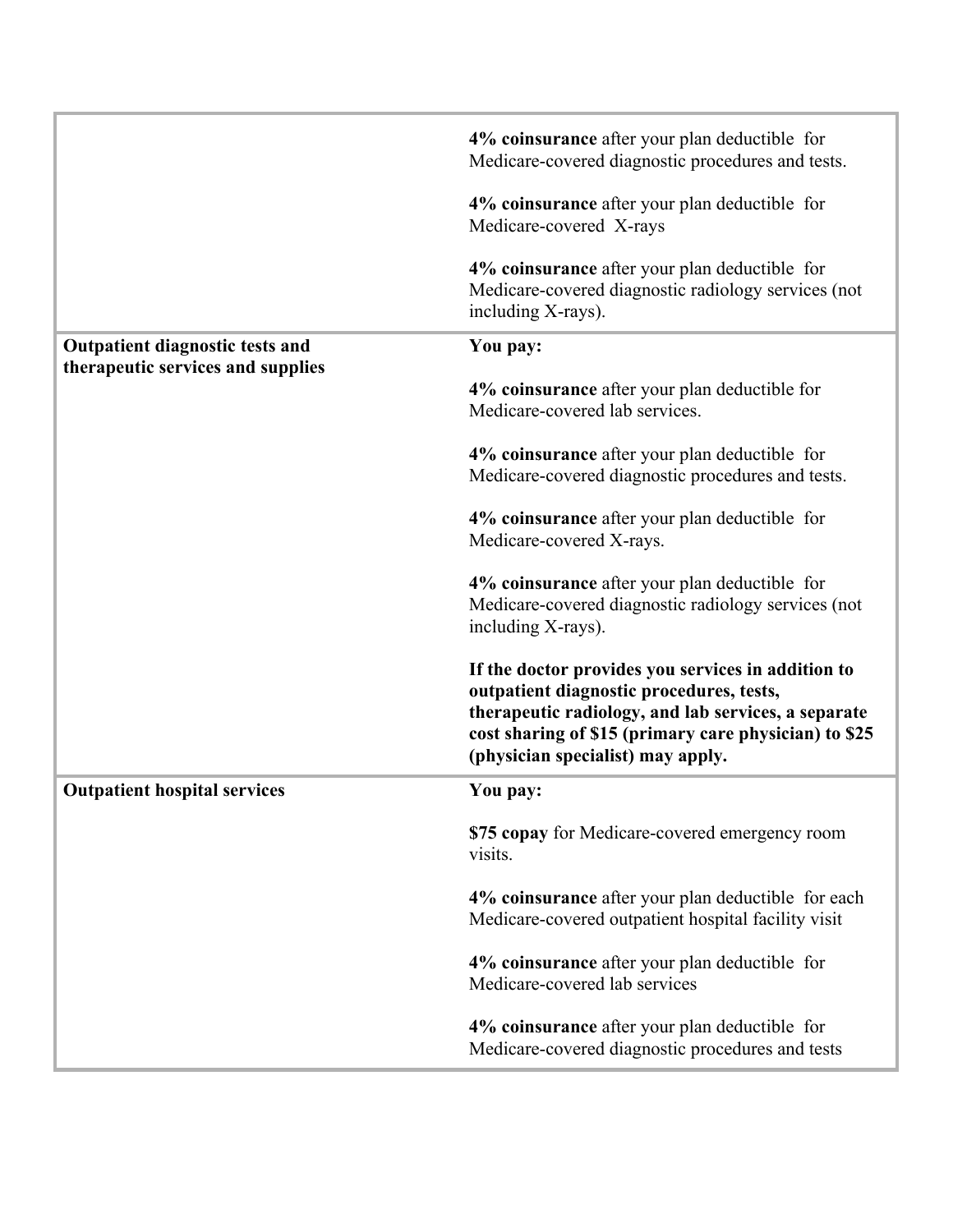|                                                                                                                                | 4% coinsurance after your plan deductible for<br>Medicare-covered X-rays                                                                                       |
|--------------------------------------------------------------------------------------------------------------------------------|----------------------------------------------------------------------------------------------------------------------------------------------------------------|
|                                                                                                                                | 4% coinsurance after your plan deductible for<br>Medicare-covered diagnostic radiology services (not<br>including X-rays).                                     |
|                                                                                                                                | \$25 copay for Medicare-covered partial<br>hospitalization program services.                                                                                   |
|                                                                                                                                | <b>\$0 copay</b> for each Medicare-covered therapy visit.                                                                                                      |
| Outpatient mental health care                                                                                                  | You pay a \$25 copay for each Medicare-covered<br>individual or group therapy visit.                                                                           |
|                                                                                                                                | You pay a \$25 copay for each Medicare-covered<br>individual or group therapy visit with a psychiatrist.                                                       |
| <b>Outpatient rehabilitation services</b>                                                                                      | You pay a 4% coinsurance after your plan<br>deductible for each Medicare-covered physical,<br>occupational and speech and language therapy visit.              |
| <b>Outpatient substance abuse services</b>                                                                                     | You pay a \$25 copay for each Medicare-covered<br>individual or group therapy visit.                                                                           |
| <b>Outpatient surgery, including services</b><br>provided at hospital outpatient facilities<br>and ambulatory surgical centers | You pay a 4% coinsurance after your plan<br>deductible for each Medicare-covered visit to an<br>ambulatory surgical center or outpatient hospital<br>facility. |
| <b>Partial hospitalization services</b>                                                                                        | You pay a \$25 copay for Medicare-covered partial<br>hospitalization services.                                                                                 |
| <b>Physician/Practitioner services</b><br>including doctor office visits                                                       | You pay a \$15 copay for each primary care physician<br>visit for Medicare-covered services.                                                                   |
|                                                                                                                                | You pay a \$25 copay for each physician specialist<br>visit for Medicare-covered services.                                                                     |
|                                                                                                                                | You pay a 4% coinsurance after your plan<br>deductible to \$25 (specialist) copay for Medicare-<br>covered dental services.                                    |
| <b>Podiatry services</b>                                                                                                       | You pay a \$25 copay for each Medicare-covered<br>visit.                                                                                                       |